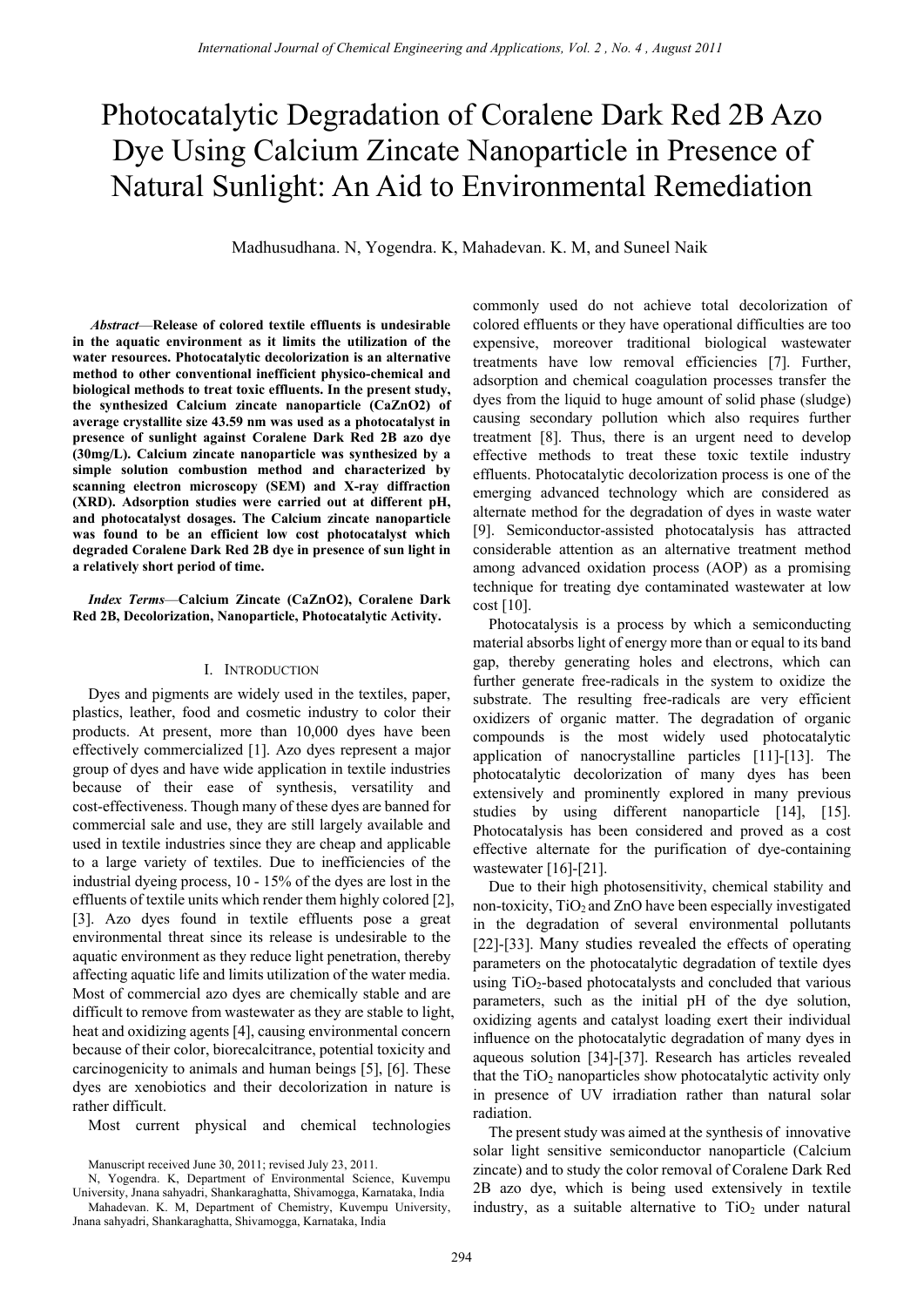sunlight. The effect of light irradiation, pH and the amount of photocatalyst was examined. The effect of the addition of Calcium zincate nanoparticle was also studied for enhancing the elimination of Coralene Dark Red 2B dye.

## II. MATERIALS AND METHODS

Materials and reagents - All the reagents were of analytical grade (Hi-Media Chemicals, Mumbai, India) and were used as received. The nanoparticle was prepared by simple method of solution combustion synthesis. The prepared nanoparticle was used as a catalyst for the decolorization of an azo dye Coralene Dark Red 2B. Metal nitrates were chosen for the synthesis of the required nanoparticle because the  $NO<sub>3</sub>$ groups of metal nitrates act as the oxidizing agents. The high solubility metal nitrates in water allow a proper homogenization. Acetamide seems to be the most convenient fuel to be employed, as it is cheap and commercially available. The commercially available water soluble disperse azo dye Coralene Dark Red 2B was obtained from Colortex Limited, Surat, Gujarat. The chemicals Calcium nitrate  $(Ca(NO_3)_{2}.4H_2O)$  (99%, A. R.), Zinc nitrate  $(Zn(NO_3)_{2}.$ 9H<sub>2</sub>O) (99%, A. R.), Acetamide (CH<sub>3</sub>CONH<sub>2</sub>) (99%, A.R.), were obtained from Hi-Media Chemicals, Mumbai, India and used as received without any further purification. A disperse azo dye Coralene Dark Red 2B is widely used in textile industries and has been selected for the study.



Fig. 1. Chemical structure of Coralene Dark Red 2B azo dye.

*Apparatus and instruments-* A 119 (UV-VIS), single beam, spectrophotometer (Systronics) has been used for recording absorbance at  $\lambda_{\text{max}}$ , later the absorbance was recorded by using UV-VIS spectrophotometer 169 (Systronics).

Synthesis and Characterization of  $CaZnO<sub>2</sub>$  nanoparticle -

The Calcium zincate nanoparticle was prepared by solution combustion method. The procured Calcium nitrate, Zinc nitrate, and Acetamide (Fuel) were used for the synthesis of nanoparticle**.** A mixture of stochiometric amounts of Calcium nitrate (8.65 g), Zinc nitrate (10.89 g), and Acetamide (3.93 g) was dissolved in a small quantity of distilled water in a silica crucible  $(100 \text{ cm}^3 \text{ capacity})$  [38], [39]. The solution mixture in the crucible was introduced into the muffle furnace, which was preheated to  $500^{\circ}$ C. The solution undergoes dehydration and catches fire by spreading throughout the mass, finally yielding Calcium zincate. The obtained Calcium zincate is crushed in a mortar to make it amorphous. Thus Calcium zincate nanoparticle is formed by the complete combustion of the calcium nitrate and zinc nitrate with acetamide as fuel. According to the principle used in propellant chemistry the reaction is as shown below [40].

11 Ca  $(NO_3)_2 + 11 Zn (NO_3)_2 + 20 CH_3CONH_2 \longrightarrow$ 

11 CaZnO<sub>2</sub> + 40 CO<sub>2</sub> + 50 H<sub>2</sub>O + 32 N<sub>2</sub>

*XRD and SEM of the prepared Calcium zincate nanoparticle-*XRD analysis was performed on fresh sample, to assess the presence and purity of the expected phases and to evaluate their degree of crystallization. XRD is normally used to obtain the structural parameters of the materials, such as size, composition and crystal structure. In order to know the crystal properties of the prepared Calcium zincate  $(CaZnO<sub>2</sub>)$ nanoparticle, the XRD was performed by powder X-ray diffraction (Rigaku diffractrometer) using  $Cu-K_a$  radiation (1.5406 Å) in a  $\theta$ -2 $\theta$  configuration [41]. The output from  $XRD$  analysis of the prepared  $CaZnO<sub>2</sub>$  nanoparticle sample yields a plot of intensity versus angle of diffraction as shown in Fig. 2. Thus various reflections of  $CaZnO<sub>2</sub>$  are observed which indicate that the product was well crystallized. Further, no peaks of impurity were observed, confirming that the obtained Calcium zincate was in its purest form. In addition, the peak was widened implying that the particle size was very small according to the Debye–Scherrer's formula  $D = K\lambda$ ( $\beta$ cos $\theta$ ), where K is the Scherrer's constant,  $\lambda$  the X-ray wavelength,  $\beta$  is the full width of half-maximum, and  $\theta$  is the Bragg diffraction angle calculated using the Debye–Scherrer's formula. The average crystallite size D is 43.59 nm.



Fig. 2. XRD of the synthesized Calcium zincate nanoparticle.

The SEM images taken for the prepared Calcium zincate nanoparticle have clearly shown the mixture of both rod and cluster like structured Calcium zincate nanoparticle (Fig. 3).



Fig. 3. SEM micrographs of synthesized Calcium zincate nanoparticle.

#### III. EXPERIMENTAL PROCEDURE

The UV-VIS spectrophotometer 119 (Systronics) was used for the determination of color intensity in the range of 200 to 800 nm. The  $\lambda_{\text{max}}$  value of Coralene Dark Red 2B was found to be 473 nm. The photocatalytic reaction experiments were carried out under direct sunlight. The known concentration of dye solution was prepared by dissolving 30 mg of Coralene Dark Red 2B dye in 1000 ml distilled water and it was investigated for its decolorization in presence of Calcium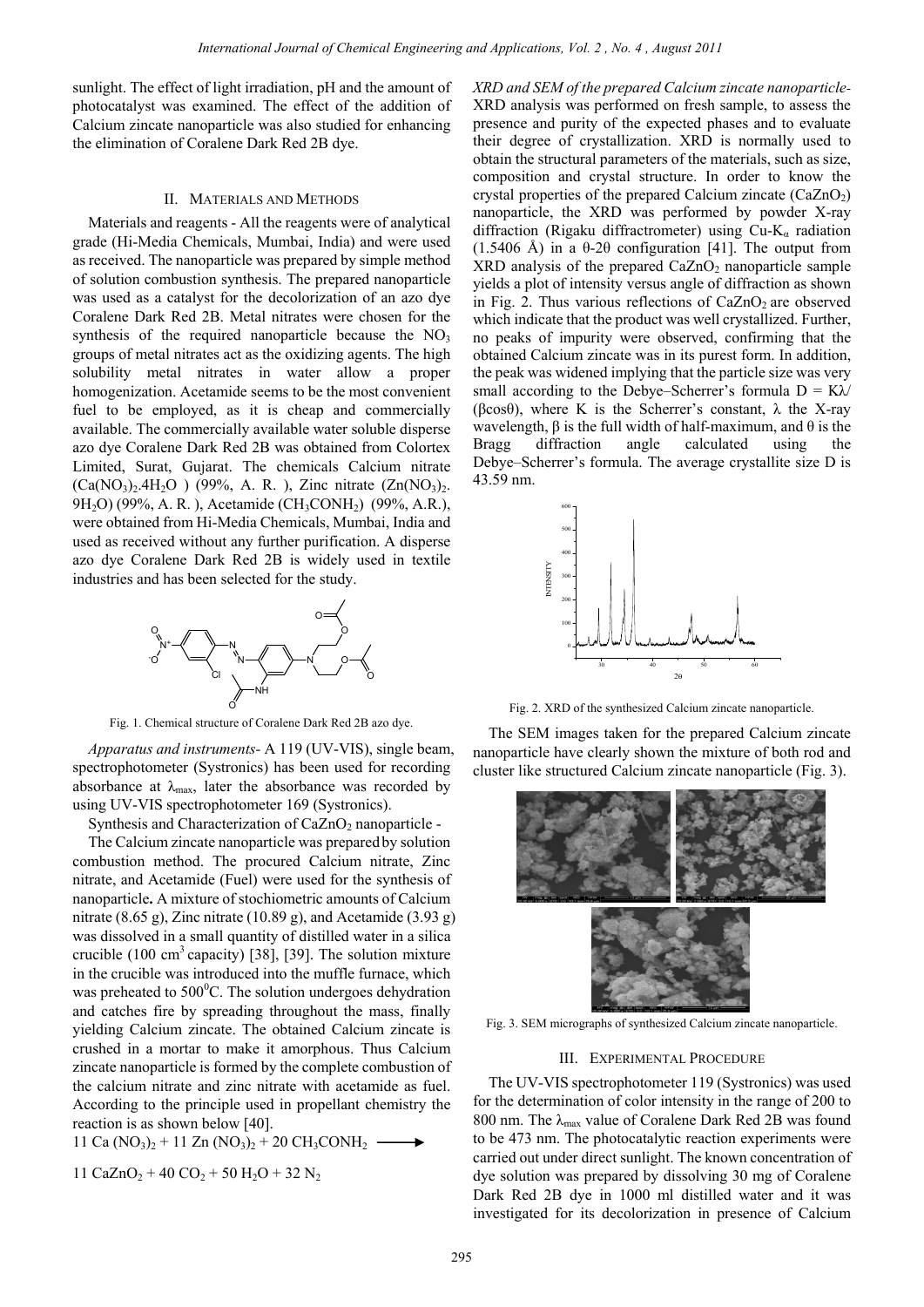zincate nanoparticle at different catalyst dosages. Initially, 300 ml of 30 mg/L dye sample was tested with different catalyst dosage (300, 600, 900, 1200 and 1500 mg) in presence of direct sunlight. After the photocatalytic decolorization, the extent of decolorization was estimated by recording absorbance of the dye solution taken at each 30 minute time interval, using UV-VIS spectrophotometer 169 (Systronics). The experiments were repeated at different pH levels (2, 5, 9 and 12) for the same standard dye solution, with the same catalytic dosages. The percentage of decolorization was determined by using the following equation,

$$
D = \langle A_0 - At \rangle / A_0 \times 100
$$

where,  $\mathbf{A}_0$  is the initial absorbance of dye solution and  $\mathbf{A}_t$  is absorbance at time't'.

## IV. RESULTS AND DISCUSSION

*Effect of catalyst loading-* Catalyst loading is an important factor which can significantly influence the photocatalytic decolorization rate of Coralene Dark Red 2B dye solution. To study the effect of catalyst load, calcium aluminate dosage was varied from 300 mg, 600 mg, 900 mg, 1200 mg and 1500 mg for 30 mg/L of Coralene Dark Red 2B dye solution keeping all other parameters identical and the results are presented in Fig. 4. On exposure of reaction volume to sunlight after adding the catalyst, the dye color started to fade showing the visible signs of decolorization. In the first 30 minutes, percentage of decolorization recorded was 12.41 % for minimum dosage and 91.13 % for the maximum dosage decolorized and after 120 minutes, it was decolorized upto 53.90 % for minimum dosage and ~100 % for maximum dosage. Decolorization efficiency was more at the high catalyst dosage of 1500 mg/300ml.

The increase in the amount of catalyst load increased the number of active sites on the photocatalyst surface, which in turn, increased the number of hydroxyl radicals. Further, increasing the loading of photocatalyst increased the catalyst surface area and as a result increased the decolorization rate. It may be assumed that, it would have hindered the transmission of sun light in the reaction container if catalyst dosage was increased more than 1500mg/300ml and consequently decreased the decolorization rate. However, at all the dosages, the rate of decolorization is fast in the first 30 minutes and finally reaches to  $\sim$ 100 % within 120 minutes.



Fig. 4. Effect on Coralene Dark Red 2B dye at different pH concentration on the decolorization efficiency of Calcium zincate nanoparticle.

*Effect of*  $pH$  *– The photocatalytic experiments were* conducted at acidic (pH  $2 \&$  PH  $5$ ), neutral (pH  $7$ ) and alkaline (pH 9 & pH 12) condition on Coralene Dark Red 2B dye solution (30 mg/L). At pH 2 in the first 30 minutes, degradation was 6.38 % for minimum dosage and 81.91 % for the maximum dosage and after 120 minutes, it was decolorized upto 38.29 % and ~100 % respectively. The decolorization efficiency was higher at the high catalyst dosage of 1200 mg/300ml and 1500 mg/300ml. At pH 5, in the first 30 minutes, decolorization was 11.34 % for minimum dosage and 97.16 % for the maximum dosage and after 120 minutes it was decolorized upto 42.90  $\%$  and  $\sim$ 100  $\%$ respectively. At pH 7 (neutral), for the first 30 minutes decolorization was 12.41 % for minimum dosage and 91.13 % for the maximum dosage and after 120 minutes, it was decolorized upto 53.90 % and  $\sim$ 100 % respectively. The decolorization efficiency was maximum  $(\sim 100\%)$  at higher dosages of 900 mg/300ml, 1200 mg/300ml and 1500 mg/300ml at both pH 5 and pH 7 levels. At pH 9, for the first 30 minutes the decolorization was 20.92 % for minimum dosage and 97.51 % for the maximum dosage and after 120 minutes, it was decolorized upto 46.09 % and  $\sim$ 100 % respectively. At pH 12, for the first 30 minutes the decolorization was 12.76 % for minimum dosage and 97.16 % for the maximum dosage and after 120 minutes, it was degraded upto  $65.24 \%$  and  $~100 \%$  respectively. The decolorization efficiency of Calcium zincate nanoparticle was maximum at higher dosages of 600 mg/300ml, 900 mg/300ml, 1200 mg/300ml and 1500 mg/300ml at both pH 9 and pH 12 levels.

The decolorization is mainly attributed to the variation of surface charge properties of the photocatalyst at different pH values [44]. The  $\sim$ 100 % decolorization was observed irrespective of pH variation at different catalytic dosages from 600 mg/300ml to 1500 mg/300ml. The results of variation of pH on decolorization of Coralene Dark Red 2B dye are shown in Fig. 5.

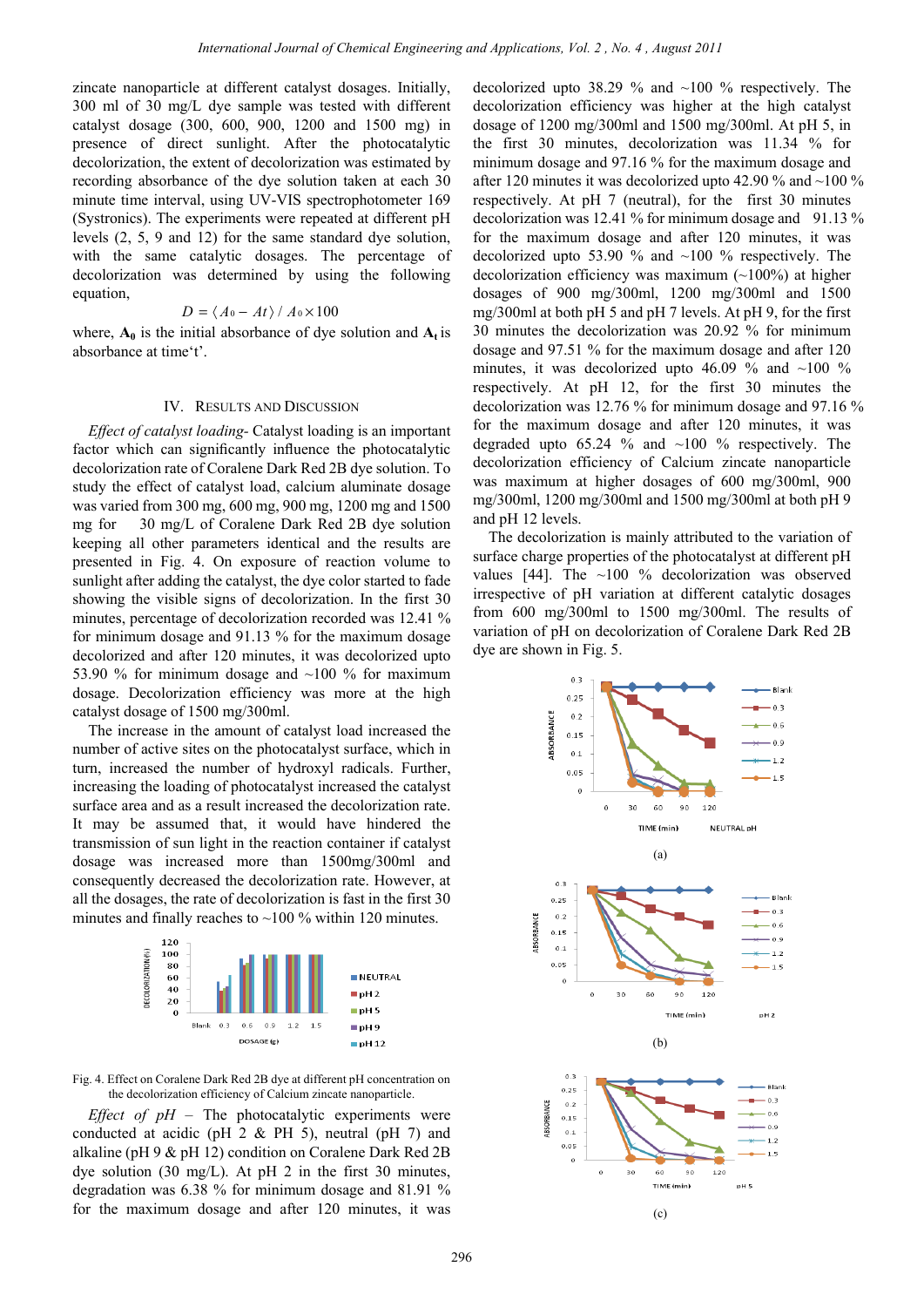

Fig. 5. Effect of catalyst dosage on the decolorization of Coralene Dark Red 2B dyes at concentration 30mg/L, on Neutral (a), pH 2 (b), pH 5 (c), pH 9 (d), and pH 12 (e) with respect to time.

*Mechanism of the photocatalytic decolorization -* The mechanism of the photocatalytic decolorization of Coralene Dark Red 2B dye is as follows [41], [45].

|  | $CaZnO_2 + hv \rightarrow CaZnO_2 (e_{CB} + h_{VB}^+) \dots \dots \dots \dots \dots (1)$ |  |  |
|--|------------------------------------------------------------------------------------------|--|--|
|--|------------------------------------------------------------------------------------------|--|--|

h+ VB + H2O → H<sup>+</sup> + OH- . ………………….……... ( ii )

 $h_{VB}^+$  + OH<sup>-</sup>  $\rightarrow$  OH<sup>-</sup>  $\ldots$   $\ldots$   $\ldots$   $\ldots$   $\ldots$   $\ldots$   $\ldots$  (iii)

| OH + Coralene Dark Red 2B dye $\rightarrow$ decomposed Coralene |  |
|-----------------------------------------------------------------|--|
|                                                                 |  |

 $CaZnO_2 + 2 h^{+}v_B \rightarrow Ca^{2+} + Zn^{2+} + 2O^{*}$  (active oxygen) ..(v)

Upon exposure to UV-irradiation, the Calcium zincate  $(CaZnO<sub>2</sub>)$  is photoexcited and an electron–hole pair is formed (i), where  $e_{CB}$  is the electron in the conduction band,  $h_{VB}^+$  is the hole in the valence band ( $e_{CB} + h_{VB}^+$ ). Due to the amphoteric property of Calcium zincate semiconductor nanoparticle, water molecules were adsorbed on its excited surface and decomposed by oxidative potential of the hole (ii). The formed OH<sup>-</sup> ions are further oxidized by the hole to produce OH**·** radicals (iii) and lead to partial or complete dye decomposition (iv). On the other hand, Calcium zincate reacts with the photogenerated holes and undergoes self-oxidation (v). Thus, the Coralene Dark Red 2B dye will also be decomposed by the action of the more number of newly generated active oxygen's.

#### V. CONCLUSIONS

In the present work, Calcium zincate nanoparticle was used as a catalyst for the Coralene Dark Red 2B dye solution which was synthesized and characterized them by SEM and XRD studies. The Calcium zincate nanoparticle was tested for photocatalytic decolorization of disperse azo dye called Coralene Dark Red 2B under natural sunlight. The Calcium zincate nanoparticle is of low cost and proved that the synthesized Calcium zincate nanoparticle was sensitive to sunlight degrading effectively the selected azo dye.

The photocatalytic decolorization of disperse Coralene

Dark Red 2B azo dye is dependent on irradiation time and catalyst loading. i.e. higher the irradiation time and catalyst dosage, high will be the decolorization rate and viseversa.

The method of synthesis of Calcium zincate nanoparticle influences the photocatalytic activity of the catalyst (i.e., band gap, bounded hydroxyl species, crystallinity and particle size). The Calcium zincate prepared by the solution combustion method in this study has been found to exhibit a better photocatalytic activity.

This protocol may be employed effectively in the treatment of textile dye effluents which are hazardous to the environment, as this synthesized photocatalyst is economically feasible compared to other oxidative processes.

The present study demonstrates that, the synthesized Calcium zincate could be used as efficient photocatalyst using the natural sunlight which contributes towards the remediation of pollution.

#### ACKNOWLEDGEMENT

Authors are thankful to the financial support extended by UGC, New Delhi for sanctioning the major research project and Department of P. G. Studies and Research in Environmental Science, Kuvempu University, Jnana sahyadri, Shankaraghatta-577451, Shivamogga.

#### **REFERENCCES**

- [1] R. Leena, and D. Selva Raj, "Bio-decolourization of textile effluent containing Reactive Black-B by effluent-adapted and non-adapted bacteria," *Journal of African Biotechnology*, vol. 7, pp. 3309-3313, September 2008.
- [2] Hazrat Ali, and Shah Khalid Muhammad, "Biodecolourization of acid violet 19 by *Alternaria solani*," *Journal of African Biotechnology*, vol. 7, pp. 831-833, March 2008.
- [3] O. D. Olukanni, A. A. Osuntoki, and G. O. Gbenle, "Textile effluent biodegradation potentials of textile effluent-adapted and non-adapted bacteria," *Journal of African Biotechnology*, vol. 5, pp. 1980-1984, October 2006.
- [4] M. Mamdouh, Nassar, and H. Yehia Magdy, "Removal of different basic dyes from aqueous solutions by adsorption on palm fruit bunch particles," *Journal of Chemical Engineering*, vol. 66, pp. 223-226, March 1997.
- [5] Muhammad Faisal Siddiqui, Saadia Andleeb, Naeem Ali, Pir Bux Ghumro and Safia Ahmed, "Up-flow immobilized fungal Column Reactor for the Treatment of Anthraquinone dye Drimarene blue K2RL," *Journal of African Biotechnology*, vol. 8, pp. 5570-5577, October 2009.
- [6] N. S. Raju, G. V. Venkataramana, S. T. Girish, V. B. Raghavendra, and P. Shivashankar, "Isolation and Evaluation of Indigenous soil fungi for Decolourization of Textile Dyes," *Journal of Applied Sciences*, vol. 7, pp. 298-301, July 2007.
- [7] Praveen Sharma, Lakhvinder Singh, and Neeraj Dilbaghi, "Biodegradation of Orange II dye by *phanerochaete chrysosporium* in simulated wastewater," *Journal of Scientific & Industrial Research*, vol. 68, pp. 157-161, February 2009.
- [8] N. Daneshvar, M.H. Rasoulifard, A.R. Khataee, and F. Hosseinzadeh, "Removal of C.I. Acid Orange 7 from aqueous solution by UV irradiation in the presence of ZnO nanopowder," *Journal of Hazardous Materials*, vol. 143, pp. 95–101, January 2007.
- [9] Zhao Meng, and Zhang Juan, "Wastewater treatment by photocatalytic oxidation of Nano-ZnO," *Journal of Global Environmental Policy in Japan*, vol. 12, pp. 1-9, April 2008.
- [10] R. Comparelli, E. Fanizza, M.L. Curri, P.D. Cozzoli, G. Mascolo, A. Agostiano, "UV-induced photocatalytic degradation of azo dyes by organic-capped ZnO nanocrystals immobilized on to substrates," *Applied Catalysis B: Environmental*, vol. 60, pp. 1–11, September 2005.
- [11] W. Ralph, and Matthews, "Photocatalytic oxidation of organic contaminants in water: An aid to environmental preservation," *Journal of pure & applied chemistry*, vol. 64, pp. 1285-1290, July 1992.